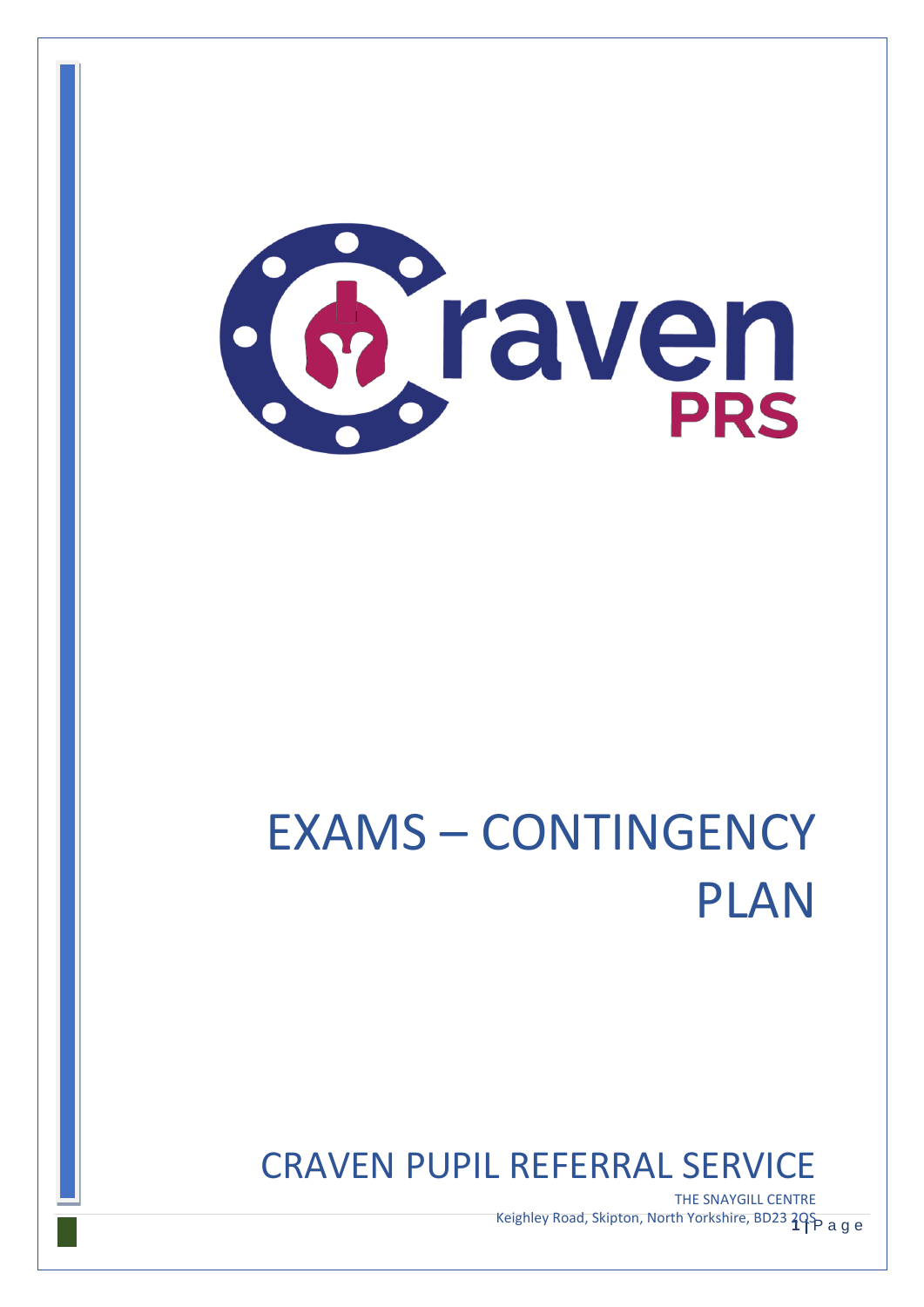**Drafted: 05 2016 Date of First Issue: May 2016 MC Ratification Date: Review Cycle:** Annually **Review Date: September 2019 Latest Review Amendments:**

#### **Contents**

#### Purpose of the plan

Causes of potential disruption to the exam process

- 1. Exam officer extended absence at key points in the exam process (cycle)
- 2. SENCo extended absence at key points in the exam cycle
- 3. Teaching staff extended absence at key points in the exam cycle
- 4. Invigilators lack of appropriately trained invigilators or invigilator absence
- 5. Exam rooms lack of appropriate rooms or main venues unavailable at short notice

6. Failure of IT systems

- 7. Disruption of teaching time centre closed for an extended period
- 8. Centre unable to open as normal during the exams period
- 9. Candidates unable to take examinations because of a crisis centre remains open
- 10. Disruption to the transportation of completed examination scripts
- 11. Assessment evidence is not available to be marked
- 12. Centre unable to distribute results as normal

Further guidance to inform and implement contingency planning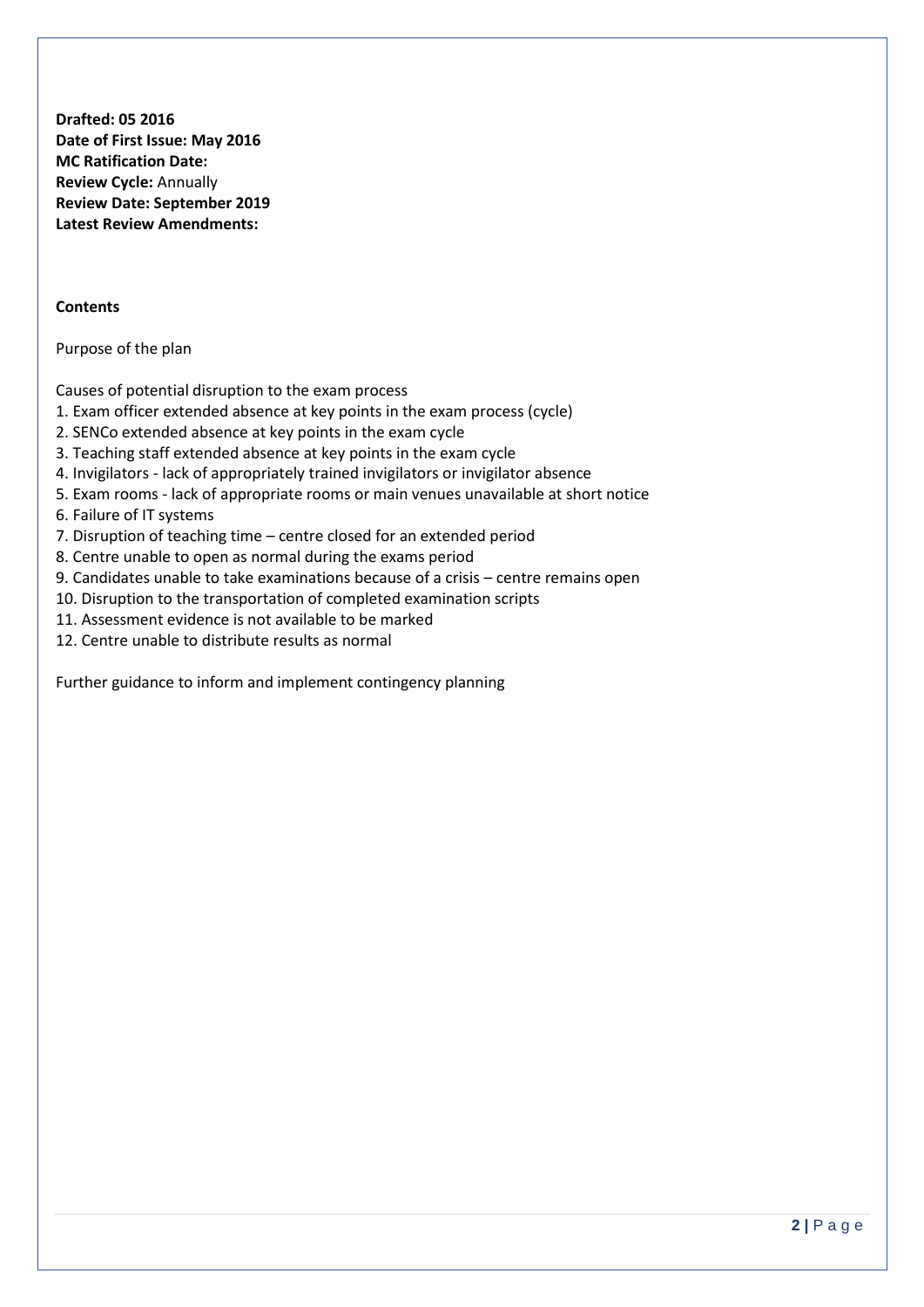#### **Purpose of the plan**

This plan examines potential risks and issues that could cause disruption to the management and administration of the exam process at Craven Pupil Referral Service. By outlining actions/procedures to be followed in case of disruption it is intended to mitigate the impact these disruptions have on our exam process.

At all times, the Examinations Officer and the Senior Leadership Team will liaise with the relevant Awarding Body to ensure any contingency plans meet with its requirements and that JCQ regulations are adhered to where possible.

Alongside internal processes, this plan is informed by information contained in the *Joint contingency plan for the examination system in England, Wales and Northern Ireland* where it is stated that *"Centres should prepare plans for any disruption to examinations as part of their general emergency planning. It is important to ensure that relevant centre staff are familiar with the plan. Consideration should be given as to how these arrangements will be communicated to candidates, parents and staff should disruption to examinations occur."* 

#### **Causes of potential disruption to the exam process**

#### **1.Exam Officer extended absence at key points in the exam process (cycle)**

Criteria for implementation of the plan

Key tasks required in the management and administration of the exam cycle not undertaken including:

- Planning
	- $\circ$  annual data collection exercise not undertaken to collate information on qualifications and awarding body specifications being delivered

o annual exams plan not produced identifying essential key tasks, key dates and deadlines o sufficient invigilators not recruited and trained

- **Entries** 
	- o awarding bodies not being informed of early/estimated entries which prompts release of early information required by teaching staff
	- o candidates not being entered with awarding bodies for external exams/assessment
	- o awarding body entry deadlines missed or late or other penalty fees being incurred
- Pre-exams
	- $\circ$  exam timetabling, rooming allocation; and invigilation schedules not prepared
	- $\circ$  candidates not briefed on exam timetables and awarding body information for candidates
	- o exam/assessment materials and candidates' work not stored under required secure conditions
	- o internal assessment marks and samples of candidates' work not submitted to awarding bodies/external moderators
- Exam time
	- $\circ$  exams/assessments not taken under the conditions prescribed by awarding bodies
	- o required reports/requests not submitted to awarding bodies during exam/assessment periods e.g. very late arrival, suspected malpractice, special consideration
	- o candidates' scripts not dispatched as required to awarding bodies
- Results and post-results
	- $\circ$  access to examination results affecting the distribution of results to candidates
	- o the facilitation of the post-results services

#### Centre actions:

- Examinations Assistant to assume responsibility for the above tasks with the support of members of the Senior Leadership Team (SLT)
- Contact collaborative high schools to request Exams Officer support where appropriate

#### **2. SENCo extended absence at key points**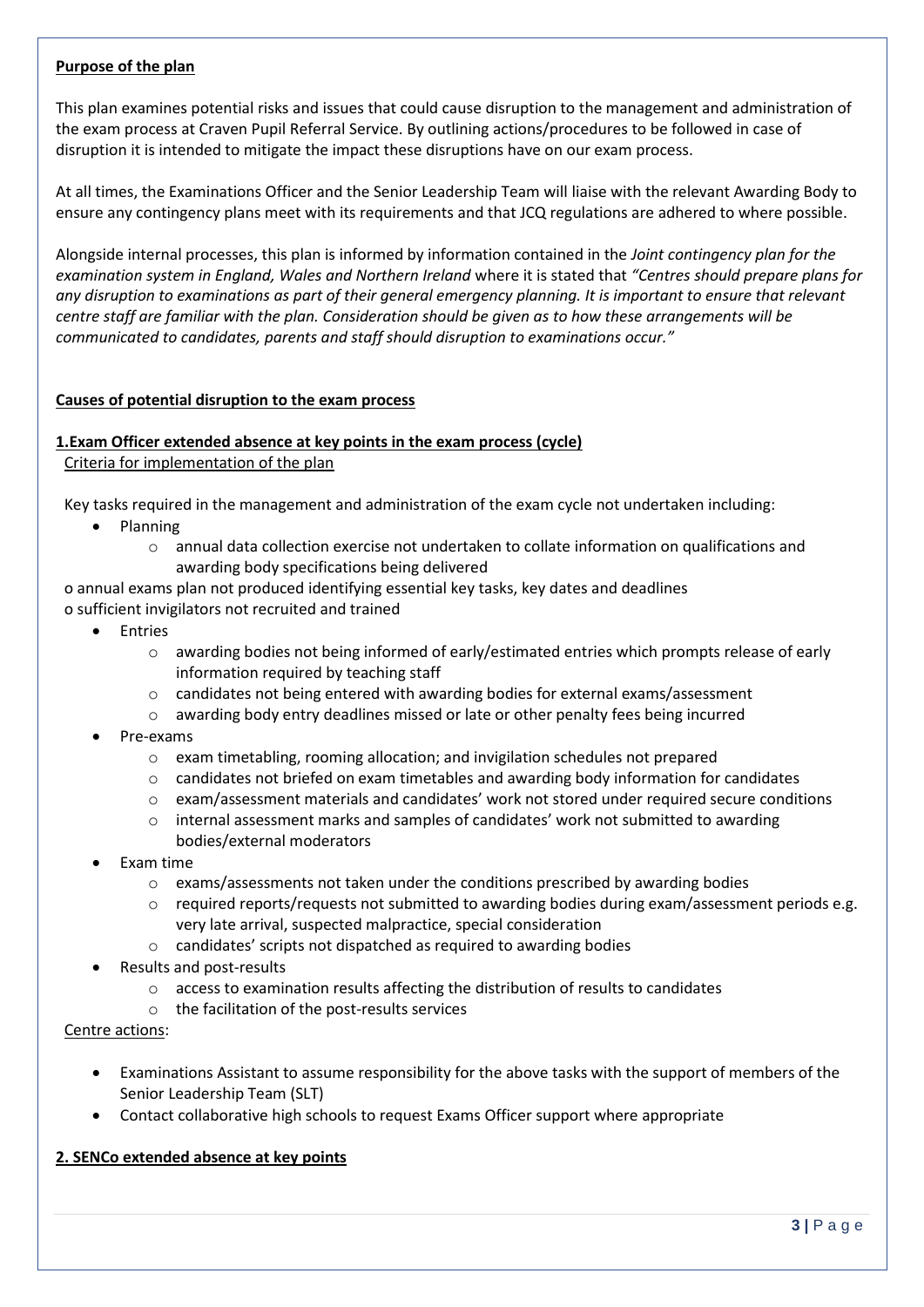#### Criteria for implementation of the plan

Key tasks required in the management and administration of the access arrangements process within the exam cycle not undertaken including:

- Planning
	- $\circ$  candidates not tested/assessed to identify potential access arrangement requirements
	- o evidence of need and evidence to support normal way of working not collated
- Pre-exams
	- o approval for access arrangements not applied for to the awarding body
	- $\circ$  modified paper requirements not identified in a timely manner to enable ordering to meet external deadline
	- o staff providing support to access arrangement candidates not allocated and trained
- Exam time
	- o access arrangement candidate support not arranged for exam rooms

#### Centre actions:

• Examinations Officer/Examinations Assistant to work with Senior Leadership Team to identify students where applications for access arrangements may be required.

#### **3. Teaching staff extended absence at key points in the exam cycle**

Criteria for implementation of the plan

Key tasks not undertaken including:

- Early/estimated entry information not provided to the exams officer on time; resulting in pre-release information not being received
- Final entry information not provided to the exams officer on time; resulting in:
	- $\circ$  candidates not being entered for exams/assessments or being entered late
	- o late or other penalty fees being charged by awarding bodies
- Internal assessment marks and candidates' work not provided to meet submission deadlines

#### Centre actions:

• The Examinations Officer to liaise with Senior Leadership Team to ensure all necessary deadlines are adhered to. Where this is not possible, the Exams Officer will liaise with the relevant Awarding Body and act upon advice received.

#### **4. Invigilators – lack of appropriately trained invigilators or invigilator absence** Criteria for implementation of the plan

- Failure to recruit and train sufficient invigilators to conduct exams
- Invigilator shortage on peak exam days
- Invigilator absence on the day of an exam

#### Centre actions:

- The Examinations Officer will review the invigilation staffing at the start of each academic year to ensure sufficient staff are trained in a timely fashion.
- The Assistant Headteacher will make the Examinations Officer aware of the school staff available for invigilation duties at short notice and for peak exam days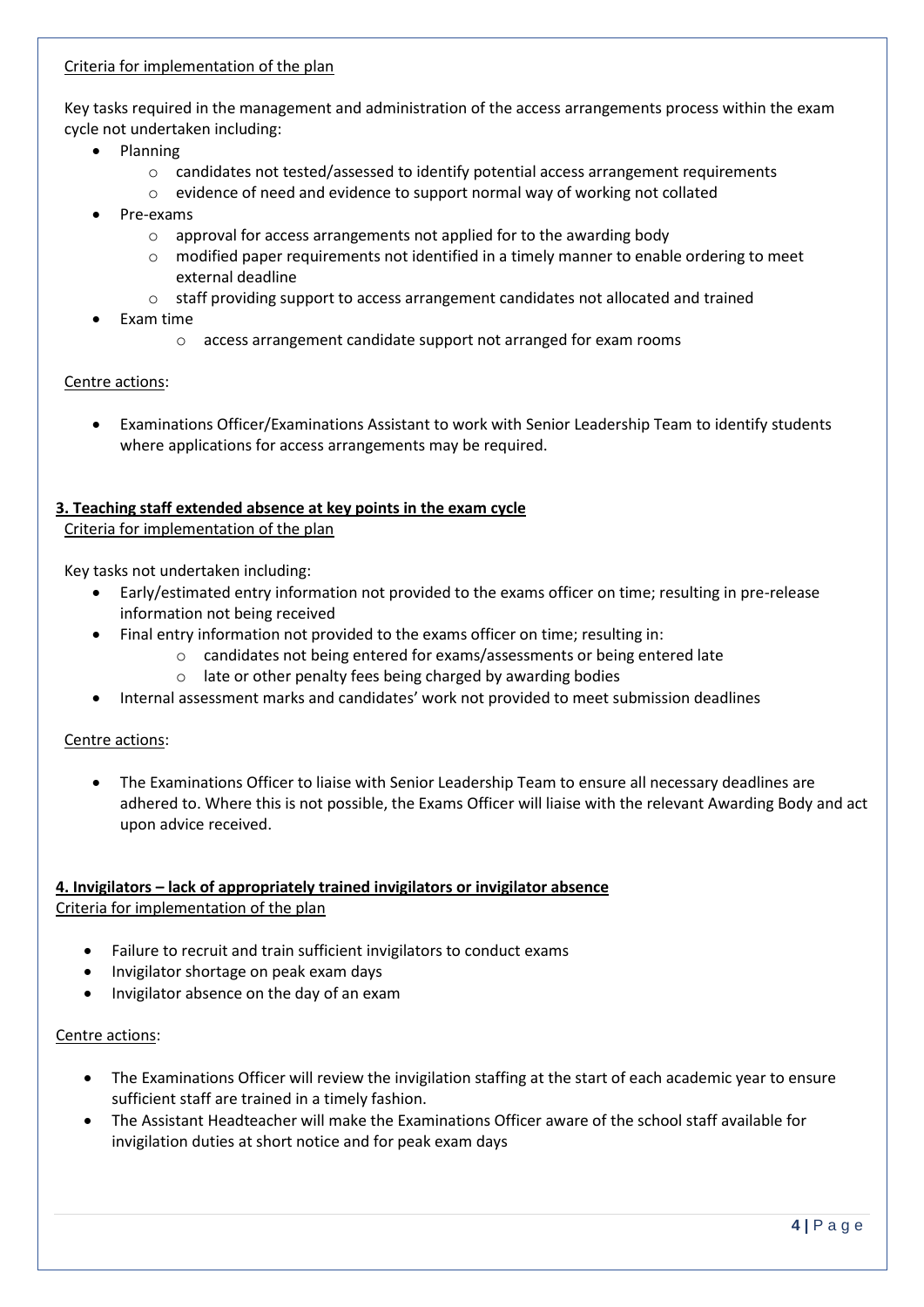### **5. Exams rooms – lack of appropriate rooms or main venues unavailable at short notice**

- Criteria for implementation of the plan
	- Exams officer unable to identify sufficient/appropriate rooms during exams timetable planning
	- Insufficient rooms available on peak exam days
	- Main exam venues unavailable due to an expected incident at exam time

Centre actions:

- The Examinations Officer will organise rooming for examinations well in advance of examination windows, ensuring sufficient time is available to identify appropriate rooms and plan appropriately.
- In the event of a room not being available at very short notice, sufficient staff will be made available to ensure the security of the examination is not compromised whilst alternative rooming is sourced. The Senior Leadership Team will work with the Examinations Officer at all times during such emergencies

#### **6. Failure of IT systems**

Criteria for implementation of the plan

- MIS system failure at final entry deadline
- MIS system failure during exams preparation
- MIS system failure at results release time

#### Centre actions:

• The Examinations Officer, in consultation with the Senior Leadership Team, will make entries from another venue direct to the Awarding Bodies. Results may also be accessed directly from the Awarding Body. At all times during the system failure the Examinations Officer will liaise with the Awarding Body to minimise disruption and costs incurred

## **Disruption of teaching time – centre closed for an extended period**

Criteria for implementation of the plan

• Centre closed or candidates are unable to attend for an extended period during normal teaching or study supported time, interrupting the provision of normal teaching and learning.

#### Centre actions:

• Senior Leadership Team to manage all such incidents in line with the Business Continuity Plan

#### **8. Centre unable to open as normal during the exams period**

Criteria for implementation of the plan

• Centre unable to open as normal for scheduled examinations

\**In the event that the head of centre decides the centre cannot be opened for scheduled examinations, the relevant awarding body must be informed as soon as possible. Awarding bodies will be able to offer advice regarding the alternative arrangements for conducting examinations that may be available and the options for candidates who have not been able to take scheduled examinations.*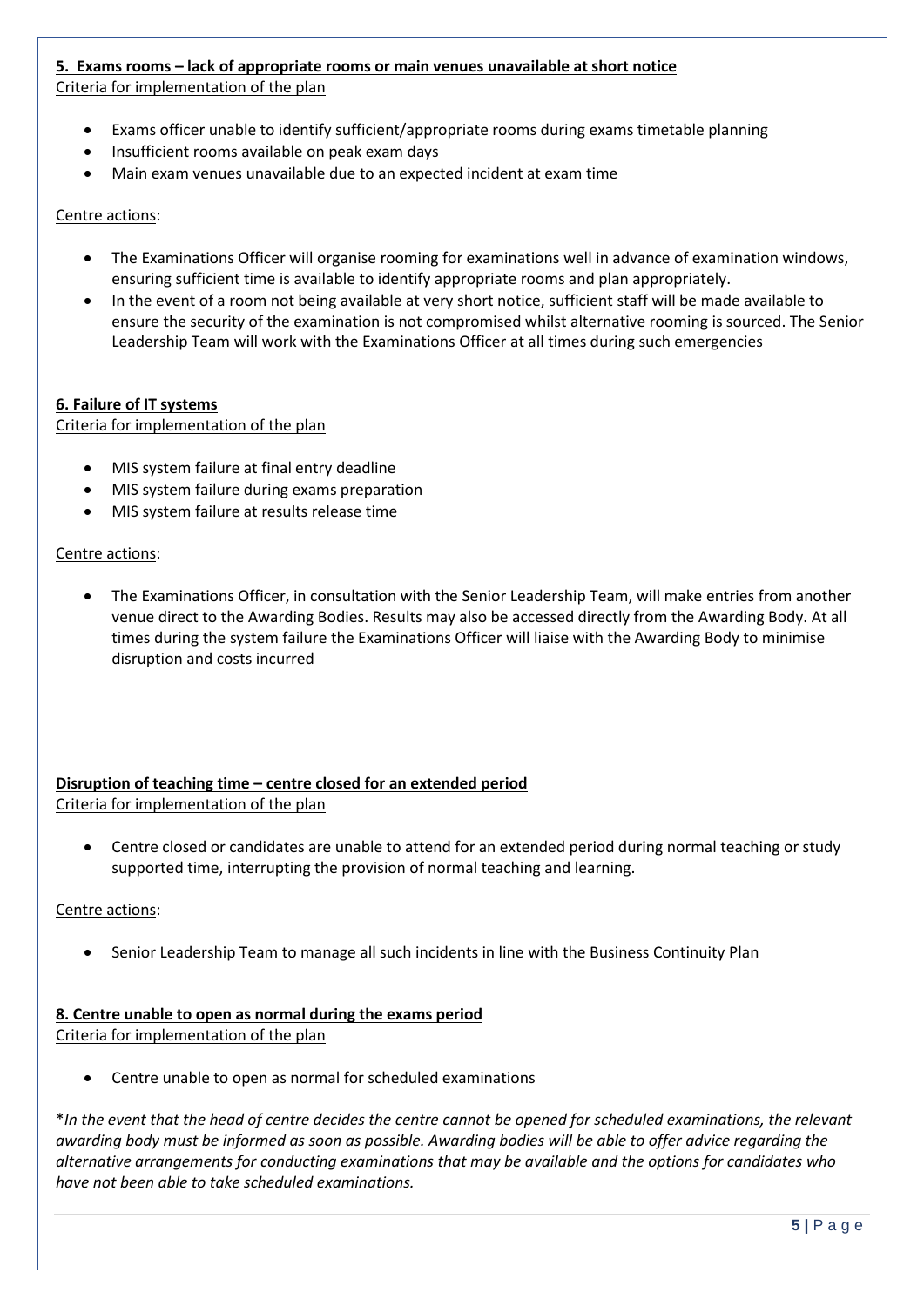#### Centre actions:

• The Examinations Officer will contact the relevant Awarding Bodies to discuss alternative arrangements and liaise with the Senior Leadership Team to take appropriate action in line with the Business Continuity Plan

#### **9. Candidates unable to take examinations because of a crisis – centre remains open** Criteria for implementation of the plan

• Candidates are unable to attend the examination centre to take examinations as normal

#### Centre actions:

• The Examinations Officer will contact the relevant Awarding Body to discuss alternative arrangements/special consideration and liaise with the Senior Leadership Team to take appropriate action

#### **10. Disruption to the transportation of completed examination scripts** Criteria for implementation of the plan

• Delay in normal collection arrangements for completed examination scripts

#### Centre actions:

• The Examinations Officer will contact the Awarding Body to notify them of any such difficulties and put in place suitable alternative arrangements

#### **11. Assessment evidence is not available to be marked** Criteria for implementation of the plan

- - Large scale damage to or destruction of completed examination scripts/assessment evidence before it can be marked

#### Centre actions:

• The Examinations Officer will contact the Awarding Body to notify them of any such incidents and act upon advice given

#### **12. Centre unable to distribute results as normal**

Criteria for implementation of the plan

• Centre is unable to access or manage the distribution of results to candidates, or to facilitate post-results services

#### Centre actions:

• The Examinations Officer will contact the Awarding Body to notify them of any such incidents and act upon advice given

**\*Causes 7-13** – all scenarios, criteria and specific communications have been taken directly from the *Joint contingency plan in the event of widespread disruption to the examination system in England, Wales and Northern Ireland*